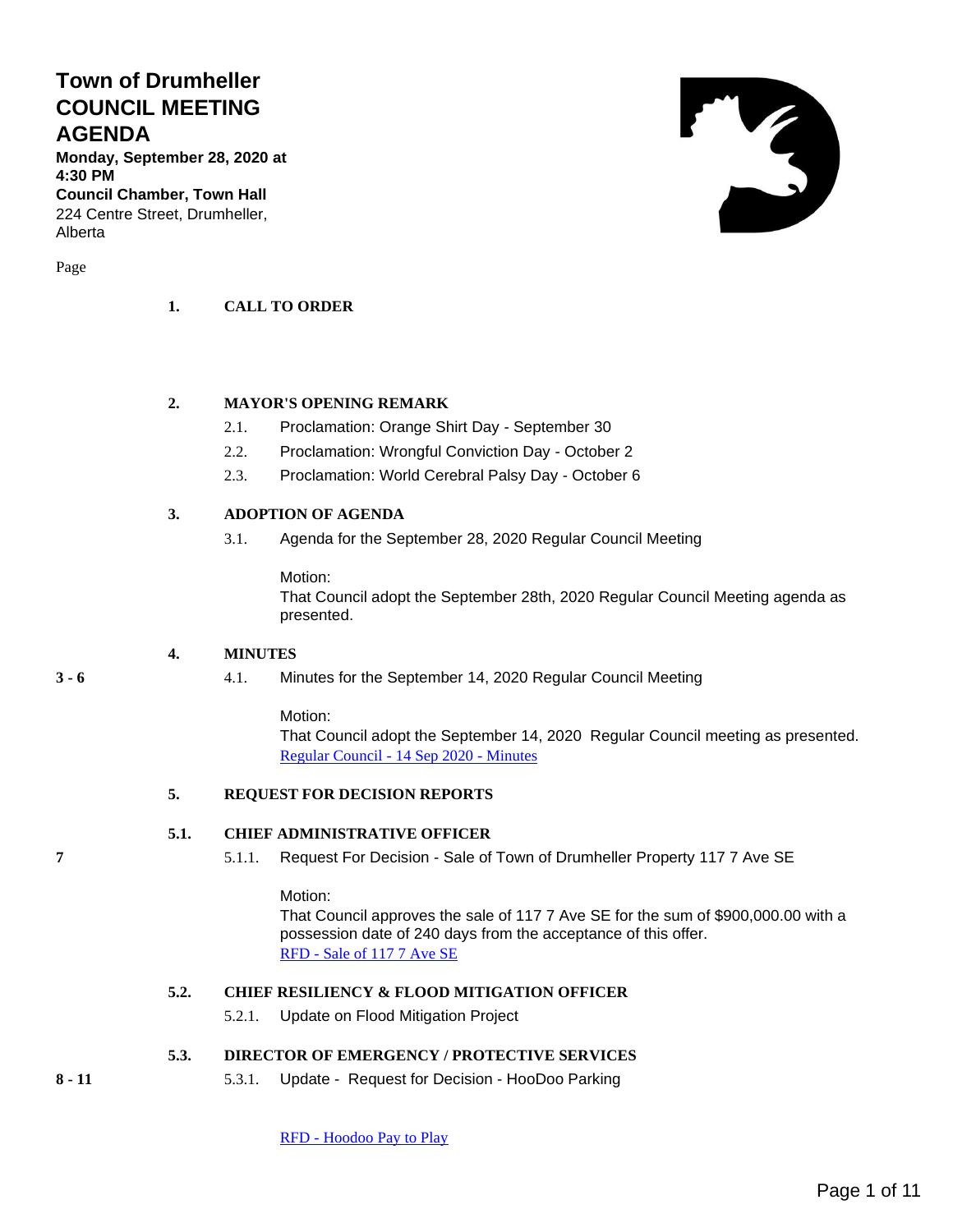### **6. CLOSED SESSION**

6.1. Drumheller Flood Mitigation - FOIP 16(1) - Disclosure harmful to business interests of a third party.

### Motion:

That Council close the meeting to the public to discuss the Drumheller Flood Mitigation project as per FOIP 16(1).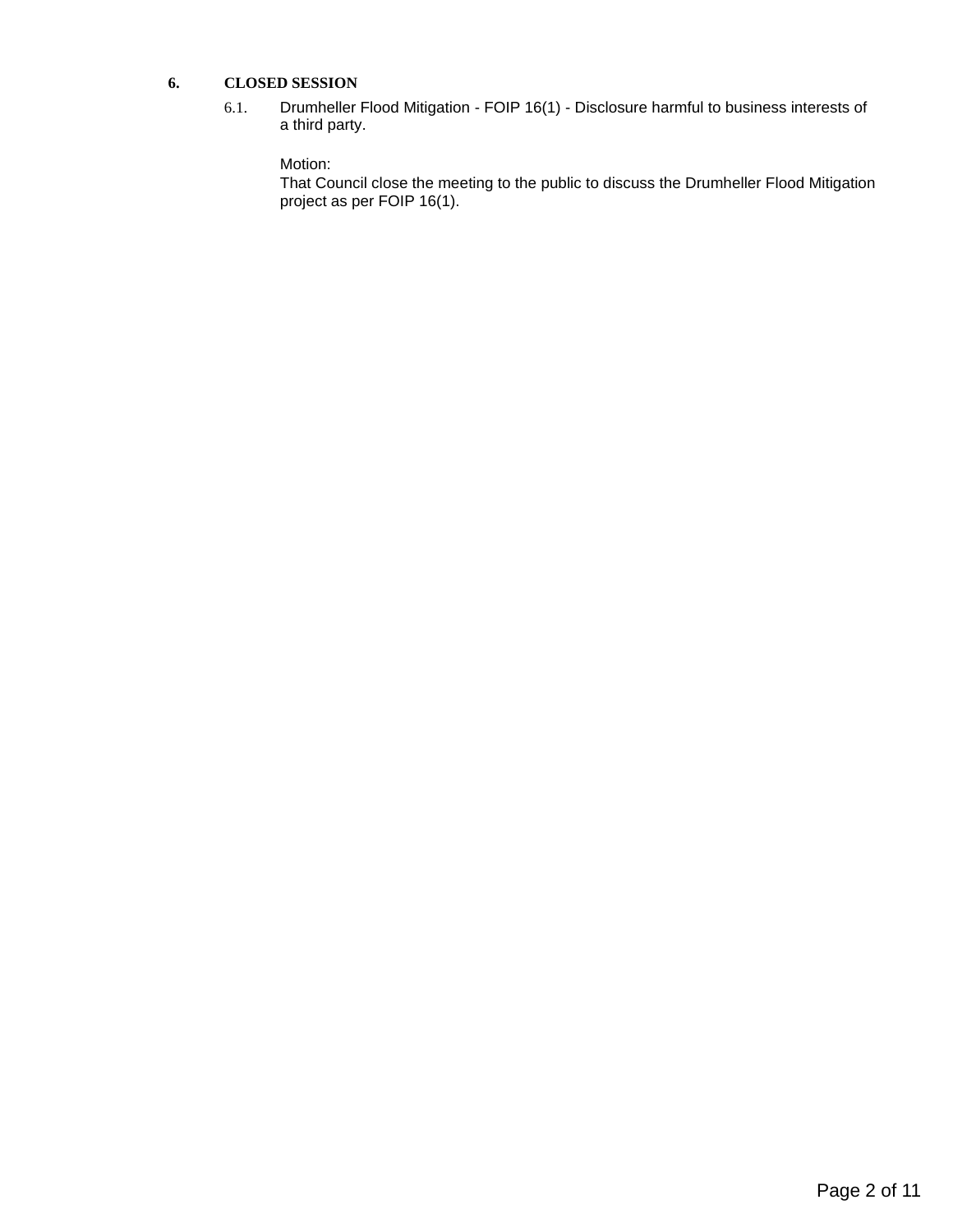## <span id="page-2-0"></span>**Town of Drumheller COUNCIL MEETING MINUTES**

**September 14, 2020, 2020 at 4:30 PM** Council Chamber, Town Hall 224 Centre Street, Drumheller, AB, T0J 0Y4

## **IN ATTENDANCE:**

Mayor Heather Colberg Councillor Kristyne DeMott Councillor Jay Garbutt Councillor Lisa Hansen-Zacharuk Councillor Tom Zariski

Chief Administrative Officer (CAO): Darryl Drohomerski Chief Resiliency and Flood Mitigation Officer (CRFMO): Darwin Durnie Director of Emergency and Protective Services: Greg Peters Director of Infrastructure Services: Dave Brett Communications Officer: Erica Crocker Legislative Assistant: Denise Lines

## **ABSENT:**

Councillor Fred Makowecki Councillor Tony Lacher

## **1. CALL TO ORDER**

Mayor called the meeting to order at 4:32pm.

## **2. MAYOR'S OPENING REMARK**

Community Clean Up is taking place Sept.  $14<sup>th</sup> - 25<sup>th</sup>$ . Please see the website for more details.

## **3. ADOPTION OF AGENDA**

3.1. Agenda for the September 14, 2020 Regular Council Meeting

**M2020.204** Moved by Hansen-Zacharuk, Zariski that Council adopt the September 14, 2020 Regular Council Meeting agenda as presented.

Carried unanimously

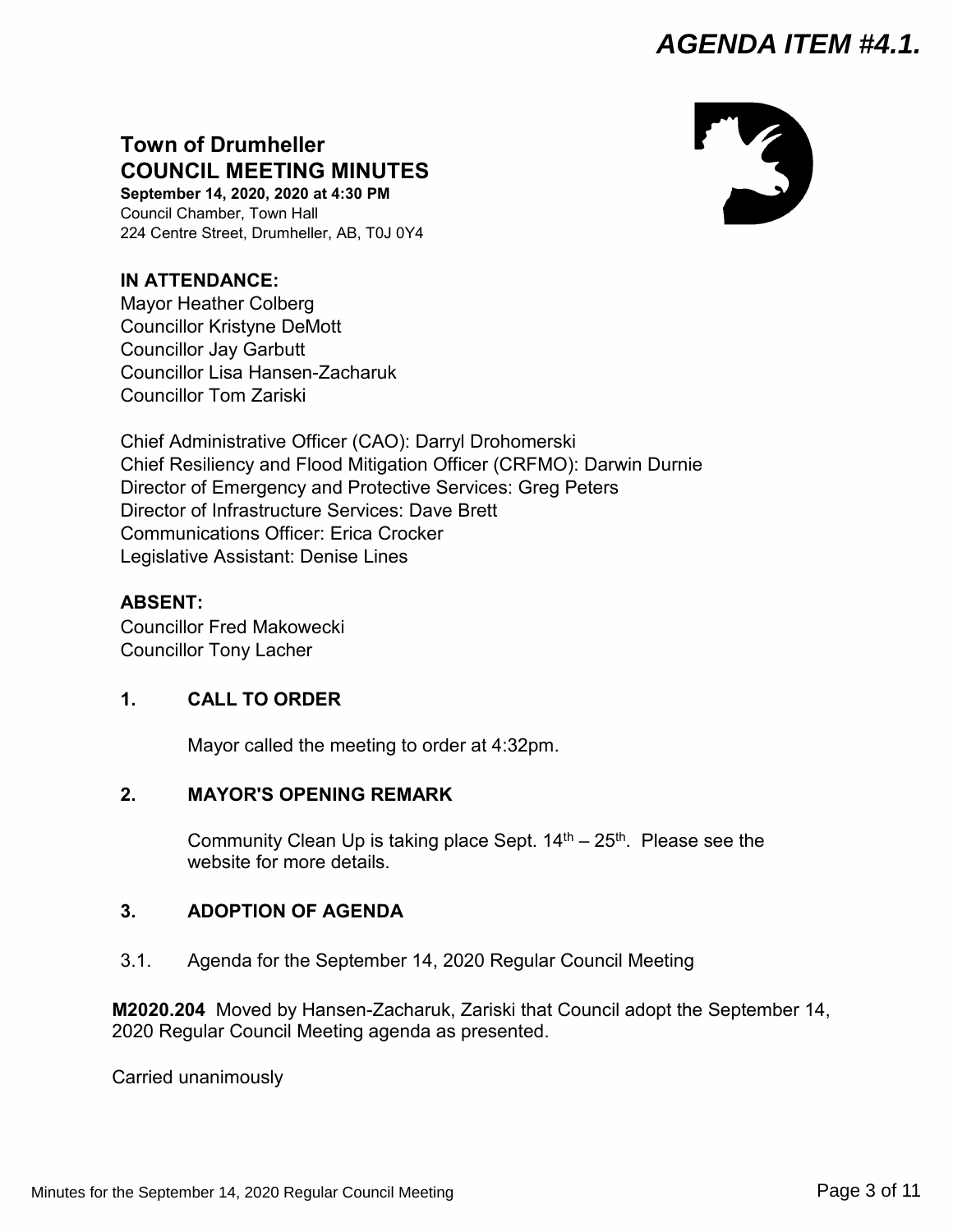### **4. MINUTES**

4.1. Minutes for the August 31, 2020 Regular Council Meeting as presented.

**M2020.205** Moved Hansen-Zacharuk, DeMott that Council adopt the August 31, 2020 Regular Council Meeting minutes as presented.

Carried unanimously

## **5. REQUEST FOR DECISION REPORTS**

## **5.1. CHIEF ADMINISTRATIVE OFFICER**

5.1.1. Municipal Development Plan Bylaw 17.20 - Amendment - First Reading

Andrew Palmiere, O2 Planning + Design and Darwin Durnie, (CRFMO) presented a draft of the Municipal Development Plan and Land Use Bylaw. There will be public engagement events scheduled over the next six weeks to provide information and answer questions from the community.

There will be a public hearing on Monday October 26, 2020.

Copies of the Municipal Development Plan, Land Use Bylaw and Power Point slides presented at this meeting can be found here: <https://drumheller.civicweb.net/filepro/documents/38236>

**M2020.205** Moved by Garbutt, DeMott that Council give first reading to Bylaw 17.20, a bylaw to adopt Municipal Development Plan and schedule a Public Hearing on proposed Bylaw 17.20 on October 26, 2020.

Carried unanimously

5.1.2. Land Use Bylaw 16.20 - Amendment - First Reading

**M2020.206** Moved by Garbutt, Zariski that Council give first reading to Bylaw 16.20 the Town of Drumheller Land Use Bylaw, and schedule a Public Hearing on proposed Bylaw 16.20 on October 26, 2020.

Carried unanimously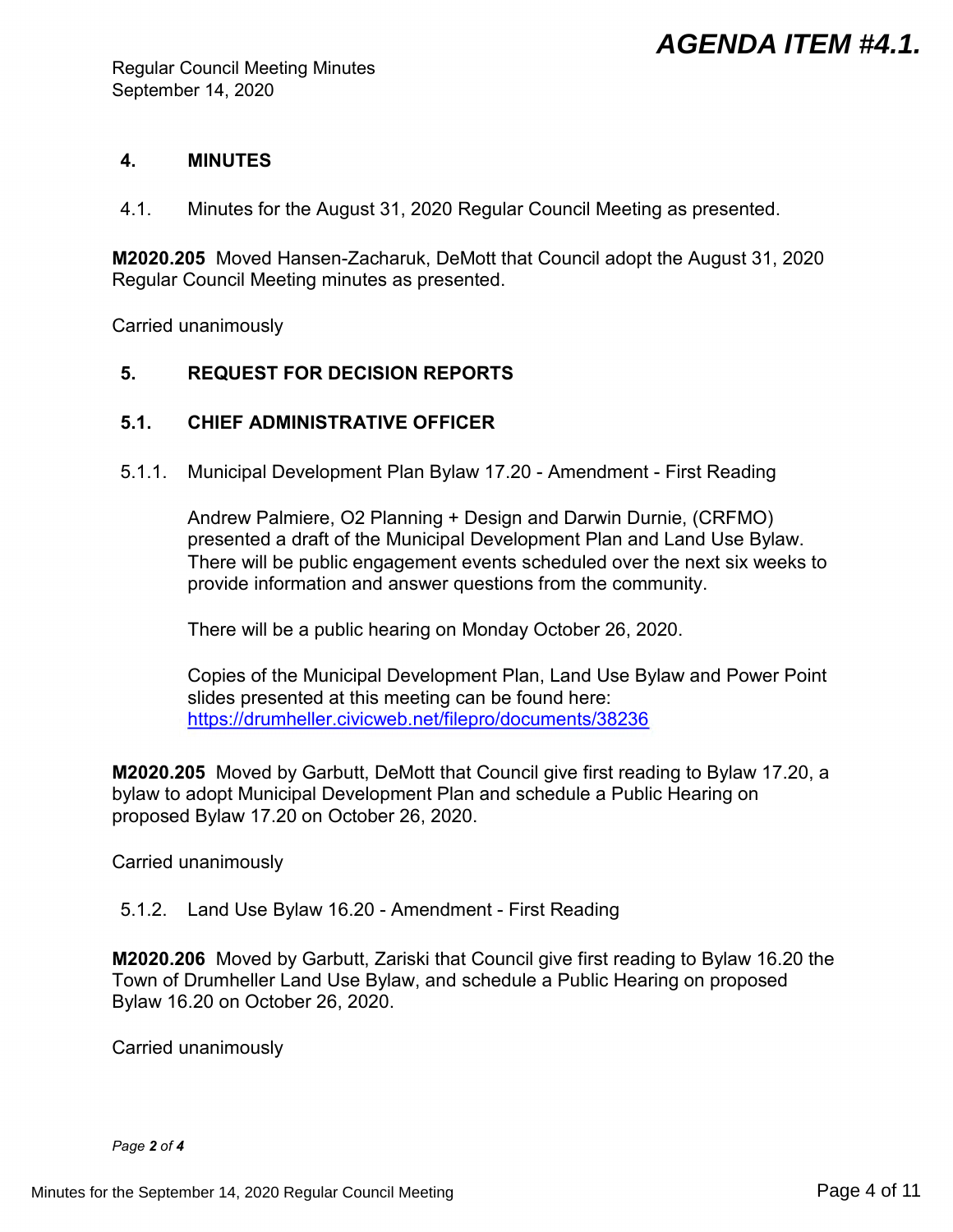Regular Council Meeting Minutes September 14, 2020

## **5.2. CHIEF RESILIENCY & FLOOD MITIGATION OFFICER**

5.2.1. Update on Flood Mitigation Project - Presentation

Darwin Durnie, CRFMO informed Council of the progress of the flood mitigation project.

Subject matter included:

- Soil and environmental studies and analysis
- Maintenance of dykes, berms, storm sewers, trails
- The importance of creating protected zones within the community and how this pertains to the insurance and mortgages.
- Scott Land and Lease Ltd will be contacting land owners

## **5.3. MANAGER OF RECREATION**

5.3.1. Request for Decision - Dragons Abatement and Fee Restructure Junior "A" Hockey – REVISED

Darren Goldthorpe, Manager of Recreation explained that due to the fact that all the financial reports were not reviewed there was an error the final calculations and a revision was necessary. The abatements have been adjusted to reflect the correction.

**M2020.207** Moved by Zariski, Hansen-Zacharuk that Council approve the revised abatement and fee structure for the Junior "A" 2020/2021 to 2023/2024 hockey seasons as presented.

Carried unanimously

### **6. CLOSED SESSION**

6.1. Drumheller Flood Mitigation - FOIP 16 (1) - Disclosure harmful to business interests of a third party

**M2020.208** Moved by Hansen-Zacharuk, DeMott that Council close the meeting to the public to discuss the Drumheller Flood Mitigation project as per FOIP 16 (1).

Carried unanimously

**M2020.209** Moved by Hansen-Zacharuk, Zariski that Council open the meeting to the public.

*Page 3 of 4*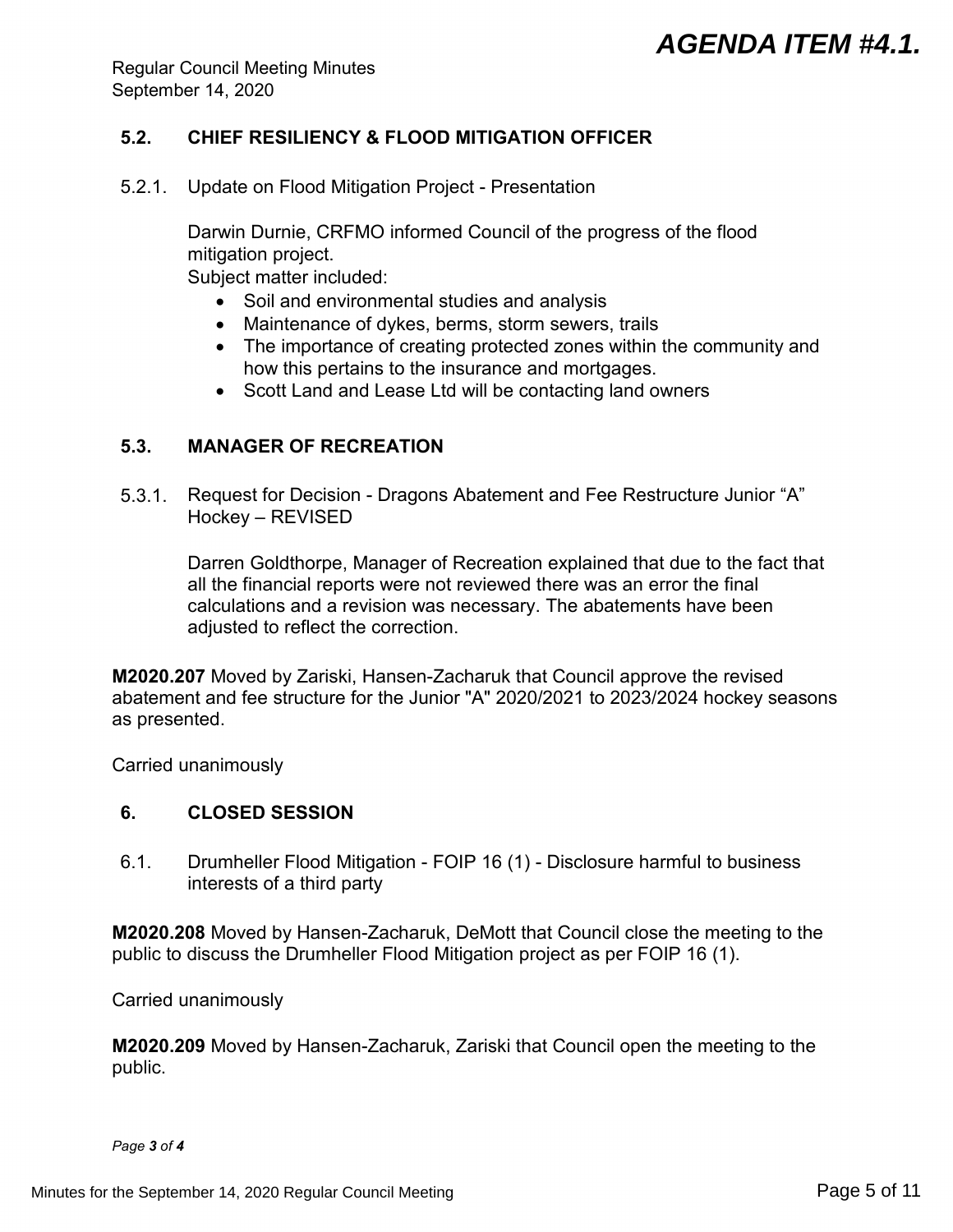Regular Council Meeting Minutes September 14, 2020

## **7. ADJOURNMENT**

**M2020.210** Moved by DeMott, Garbutt to adjourn the meeting.

Chief Administrative Officer

Mayor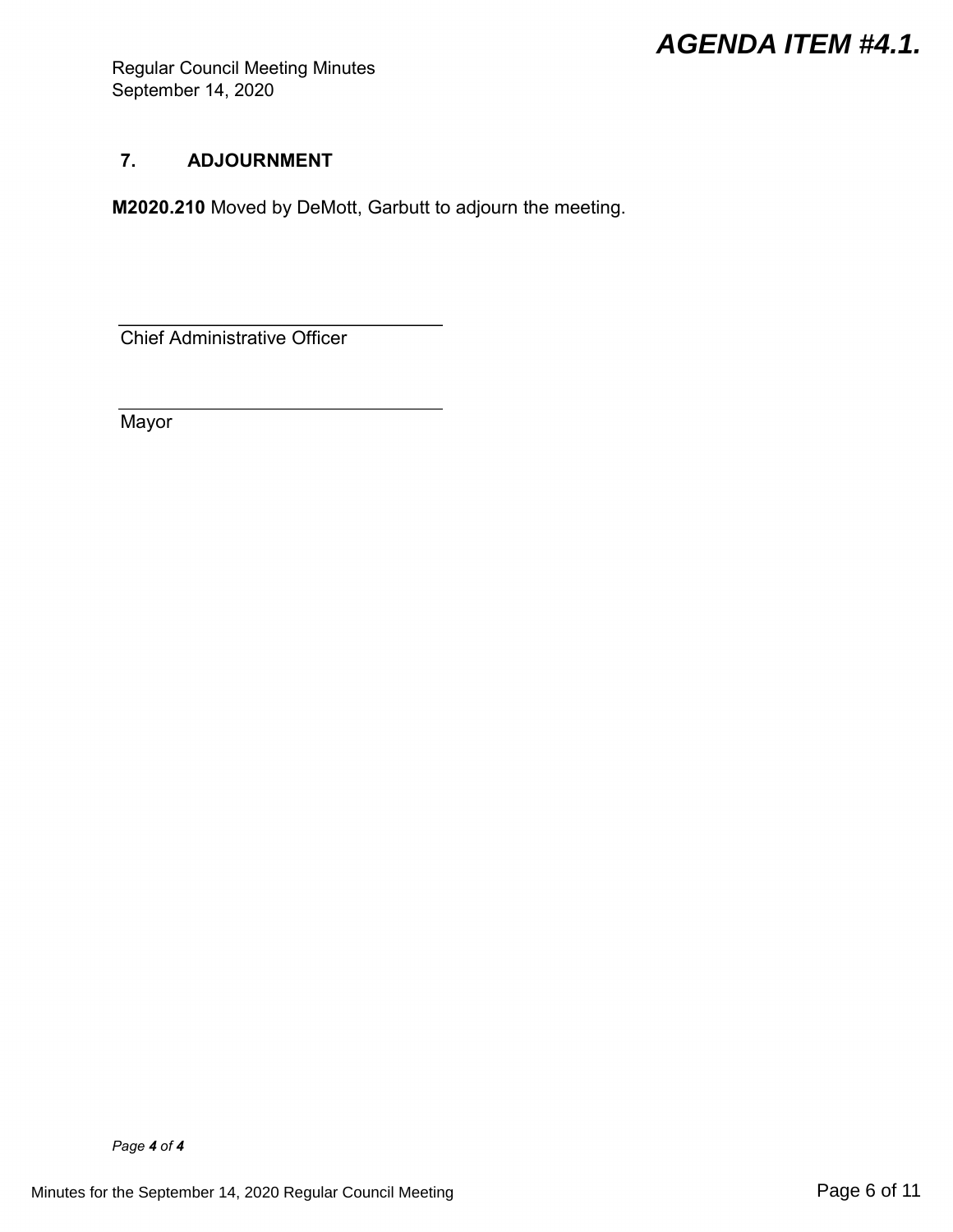<span id="page-6-0"></span>

## **REQUEST FOR DECISION**

| l TITLE: I           | Sale of 117 7th Ave SE (former Public Works Property)    |
|----------------------|----------------------------------------------------------|
| DATE:                | September 24, 2020                                       |
| <b>PRESENTED BY:</b> | Darryl Drohomerski, C.E.T., Chief Administrative Officer |
| <b>ATTACHMENT:</b>   |                                                          |

### **SUMMARY:**

As part of the purchase of 702 Premier Way and relocation of Public Works in 2018, the town had identified 117 7<sup>th</sup> Ave SE (former Public Works property) as a location for future housing. Recently and with the assistance of our commercial realtor, a large senior's housing developer of 55+ properties identified a desire to build a housing development in Drumheller. After reviewing several properties in town, the developer, Wellings 2019 Inc., has put in an Offer to Purchase for 117 7 **th** Ave SE.

The Offer to Purchase is for full asking price of \$900,000.00, with conditions including the removal of all structures on site, rezoning of the property to residential as well as an environmental remediation report for the site. All work must be completed within 240 days of the acceptance of the Offer to Purchase. The town intends to offer the structures for sale and removal coincident with this sale.

### **RECOMMENDATION:**

That Council approves the sale for 117 7 **th** Ave SE for the sum of \$900,000.00 with a possession date of 240 days from the acceptance of this offer.

### **FINANCIAL IMPACT:**

The purchase of the new Public Works building at 702 Premier Way was funded through Capital Reserves Building Fund. The money from the sale of 117 7 **th** Ave SE will be returned to this Fund for future building replacements and improvements.

### **STRATEGIC POLICY ALIGNMENT:**

Council has indicated a desire to create additional seniors housing within the community.

### **MOTION:**

That Council approves the sale of 117 7<sup>th</sup> Ave SE for the sum of \$900,000.00 with a possession date of 240 days from the acceptance of this offer.

### **SECONDED:**

Prepared By: Darryl Drohomerski, C.E.T. Reviewed by: Denise Lines, Senior Administrative Assistant

Approved By: Darryl Drohomerski, C.E.T. Chief Administrative Officer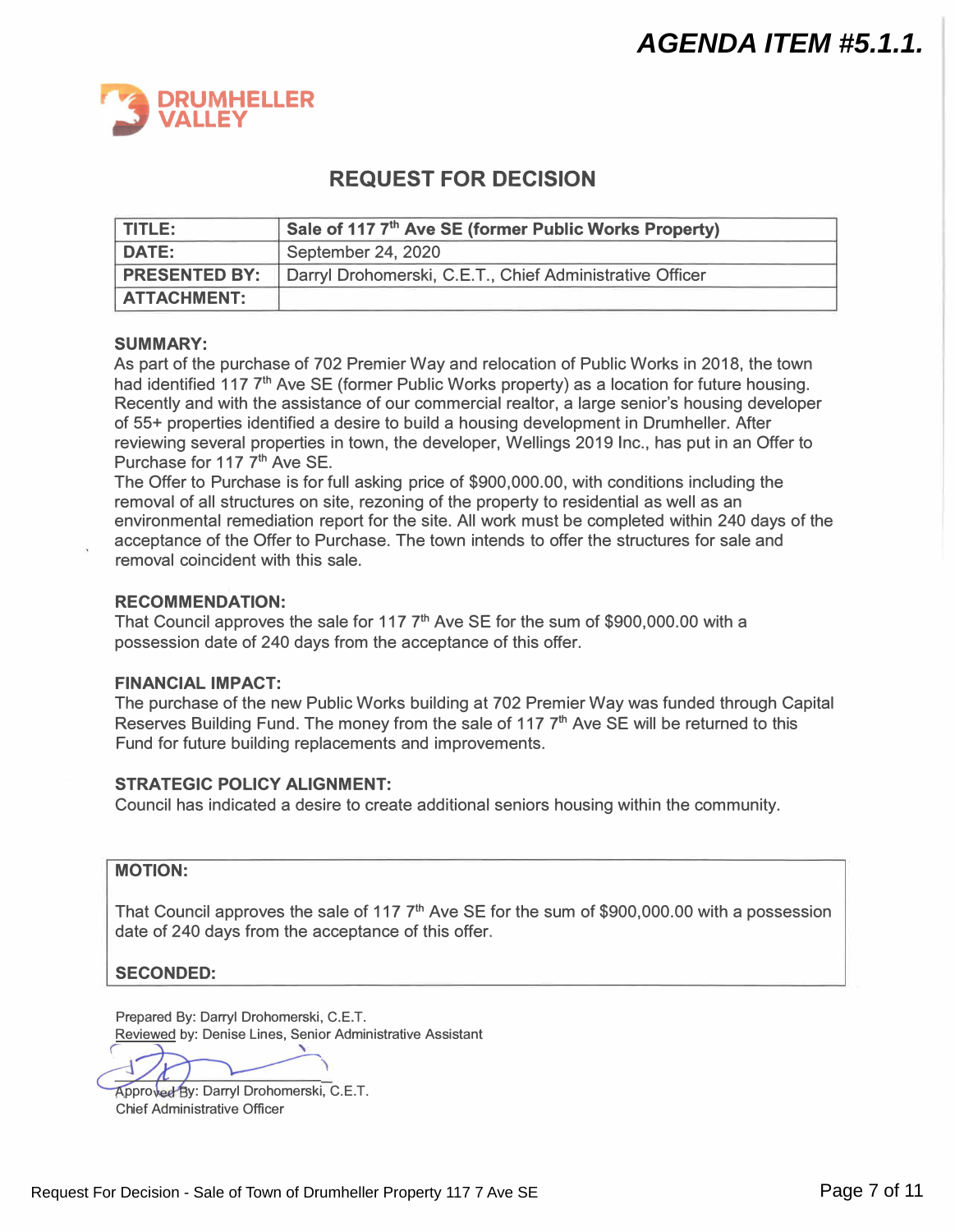<span id="page-7-0"></span>

## **REQUEST FOR DECISION**

| TITLE:               | <b>Hoodoo Pay to Play Parking options</b>    |  |  |
|----------------------|----------------------------------------------|--|--|
| <b>DATE:</b>         | September 28, 2020                           |  |  |
| <b>PRESENTED BY:</b> | Greg Peters, Director of Protective Services |  |  |
| <b>ATTACHMENT:</b>   | <b>Financial Report</b>                      |  |  |

### **SUMMARY:**

Pay to Play options for parking was a strategic aim of Council in 2019. After the successful Pilot Program for parking at the Hoodoos Parking lot in 2019, it was agreed to continue the program into 2020 with hired parking attendants and other improvements over the 2019 experience.

The project ran from July 15<sup>th</sup> – September 8<sup>th</sup>. The Town employed four members of staff to work rotating shifts including a Permanent Town employee as the Shift Supervisor. Staff worked overlapping shifts between 0900 hrs to 1900 hrs, seven days a week. Reimbursement for three members of staff came the Canada Summer Jobs 2020 program between July 13<sup>th</sup> – August 28<sup>th</sup> 2020.

Parking for cars in 2020 was \$2.00 and \$10.00 for coaches, however many visitors chose to donate more money to the Town. The total number of paying visitors in 2020 was 16,343.

| <b>Revenue</b>                    | July       | <b>August</b> | <b>September</b> | Total       |
|-----------------------------------|------------|---------------|------------------|-------------|
|                                   |            |               |                  |             |
| Cash                              | \$9884.65  | \$18,037.25   | \$3072.00        | \$27,921.90 |
| Card                              | \$1088.00  | \$1,110.00    | \$268.00         | \$2,466.00  |
| Summer<br>student Wage<br>Subsidy |            |               |                  | \$11,075.00 |
|                                   |            |               |                  |             |
| <b>Expenses</b>                   | \$9238.50  | \$10,942.62   | \$4,594.94       | \$21.736.54 |
|                                   |            |               |                  |             |
| Income                            | \$1,734.15 | \$8,204.63    | $-$1254.93$      | \$19,758.84 |

### **DISCUSSION:**

The continuation of the Hoodoos Parting Program project began operating July 15<sup>th</sup> 2020. Four staff were hired to work rotating shifts including a Permanent Town employee as the Shift Supervisor. Staff worked overlapping shifts between 0900 hrs to 1900 hrs, seven days a week from July 15<sup>th</sup> – September 7 th .

Staff created daily tallies of the number of vehicles attending and cash counting. They were welcoming and helpful for persons visiting the site if visitors had concerns or complaints; the staff were instructed not to engage or disagree but to direct them to the Director of Protective Services.

Visitors could pay cash, or use the Square payment app that staff were equipped with. A procedure for the collection and depositing of funds was developed.

Attendants were provided with a portable shelter as discussed after the 2019 Pilot Program.

While the Pay to Play program was successful in both 2019 and 2020, the program does not come without its challenges. Here are a number of recommendations:

- 1. Manpower;
	- a. The program requires at least two members of staff to safely operate and handle cash.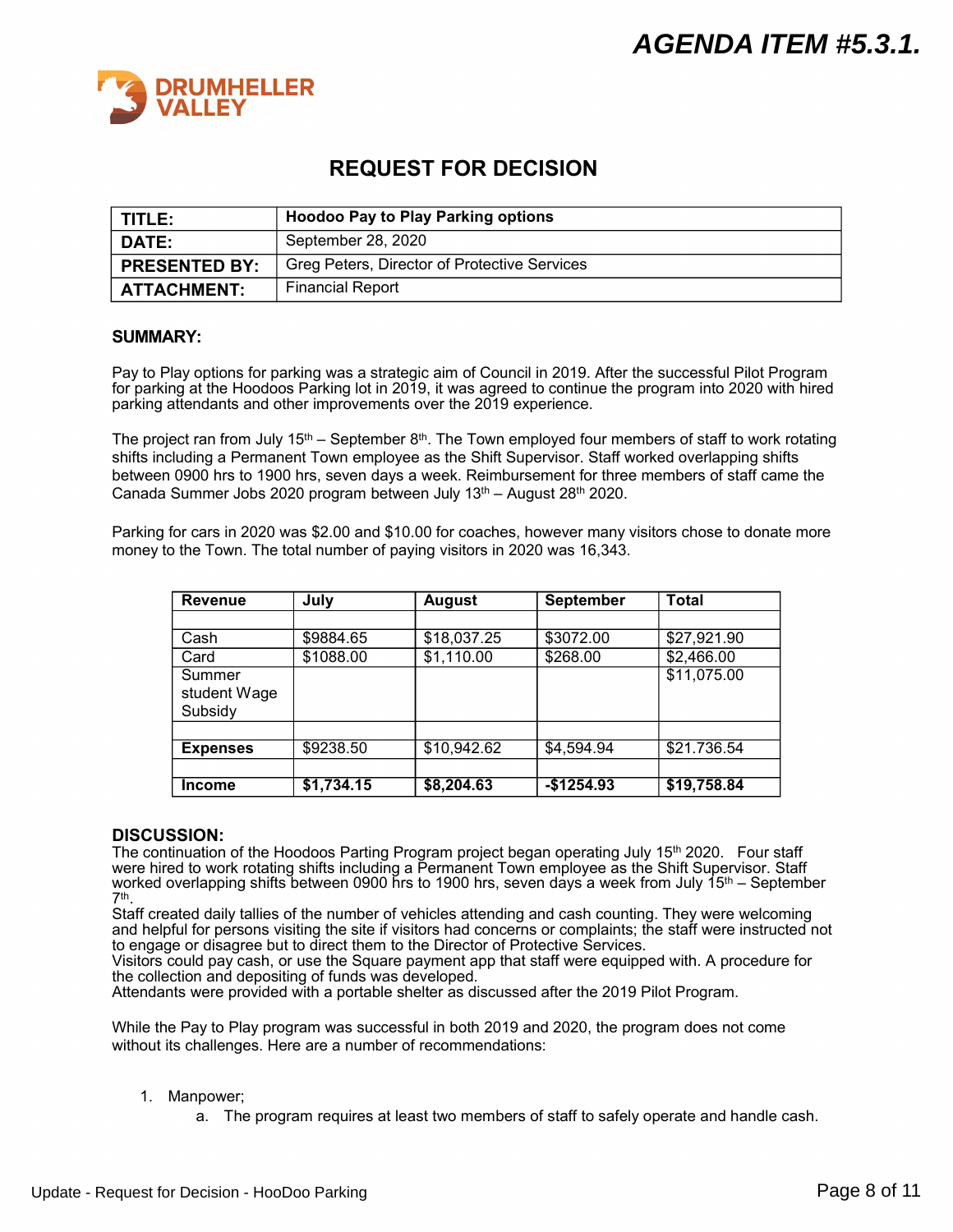# *AGENDA ITEM #5.3.1.*

#### **Request for Decision**

#### **Page 2**

- b. The Program operated will with a Shift Supervisor working on site that was able to mitigate issues that arose without the need to call out the Director of Protective Services.
- 2. Customer Service
	- a. Increased customer service training of staff. Supply parking attendants with tourist information maps and flyers to handout.
	- b. Cross Training with Travel Drumheller Ambassadors of Chamber staff on local attractions that may not be run by the Town of Drumheller
- 3. Advertising of the Parking Program
	- a. While the 2020 program was better recognised than the pilot program, an increased communication of the program' existence will allow both visitors and residents to be prepared of the charges upon arrival.
	- b. Supplying New Town Branded uniforms would assist in the identification of the Parking attendants being Town employees.
- 4. Portable Shelter
	- a. Supply portable shelter with power, in order to allow security cameras for the safety of staff.

### **FINANCIAL IMPACT:**

Please see attached the full Financial Report.

### **RECOMMENDATION:**

That Council approve the continuation of the Hoodoo Parking Program at a rate of \$2.00 per car and \$10.00 per coach in the summer months of 2021. That the continuation of the program utilizes the Canada Summer Jobs program if still available in 2021 for staffing at the Hoodoos. That the continuation utilizes a Shift Supervisor to monitor operations on site to mitigate any issues that may arise on location.

### **STRATEGIC POLICY ALIGNMENT:**

Pay to Play parking pilot project was a 2020 strategic priority set out by Council

### **COMMUNICATION STRATEGY:**

A media release and communications on social media will outline to results for the 2020 project.

If approved for 2021, a communication plan will be created to promote the parking charges for the 2021 parking operational season.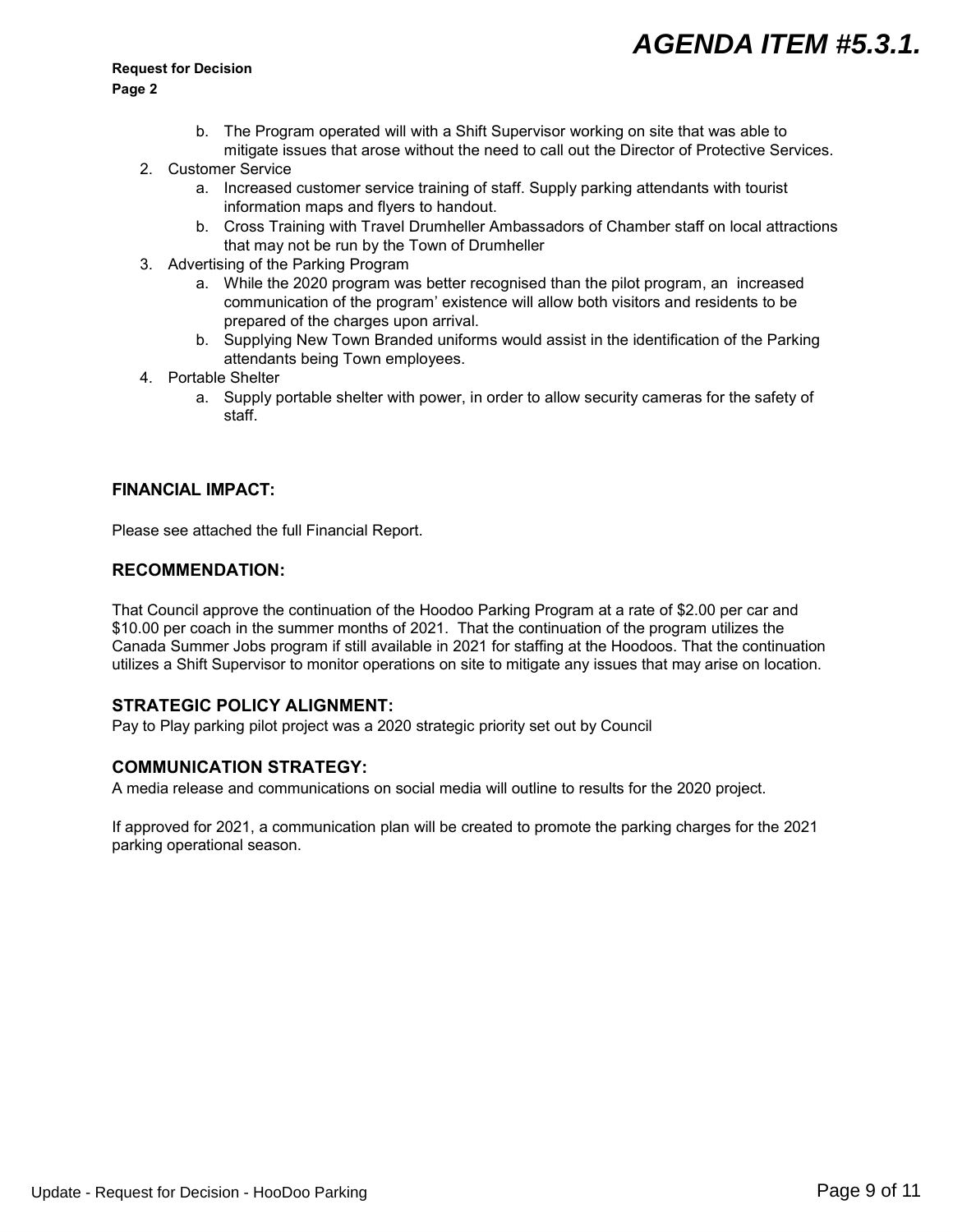## *AGENDA ITEM #5.3.1.*

### **Hoodoo Parking Project 2020 Financial Report**